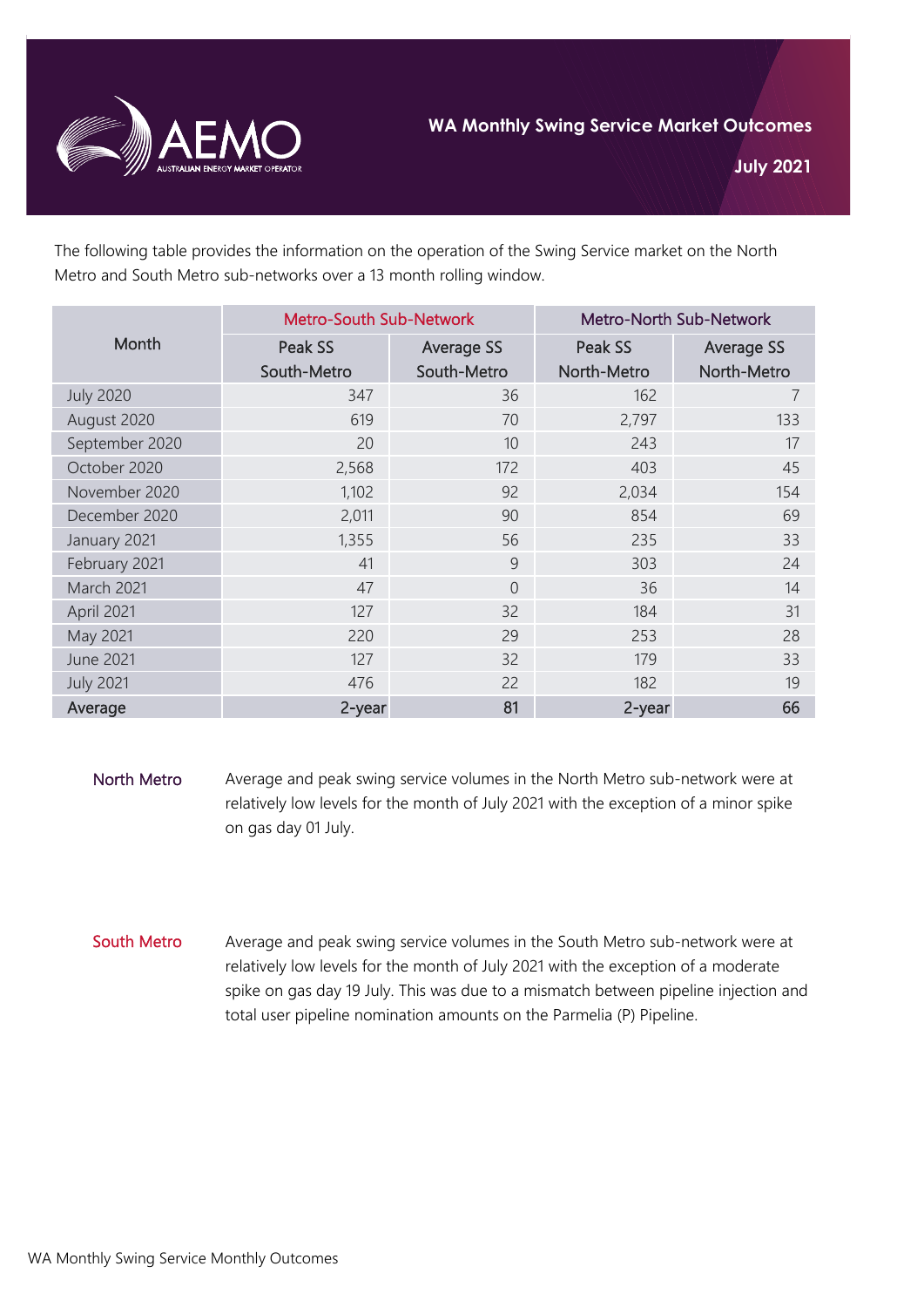

**WA Monthly Swing Service Market Outcomes**

**July-2021**